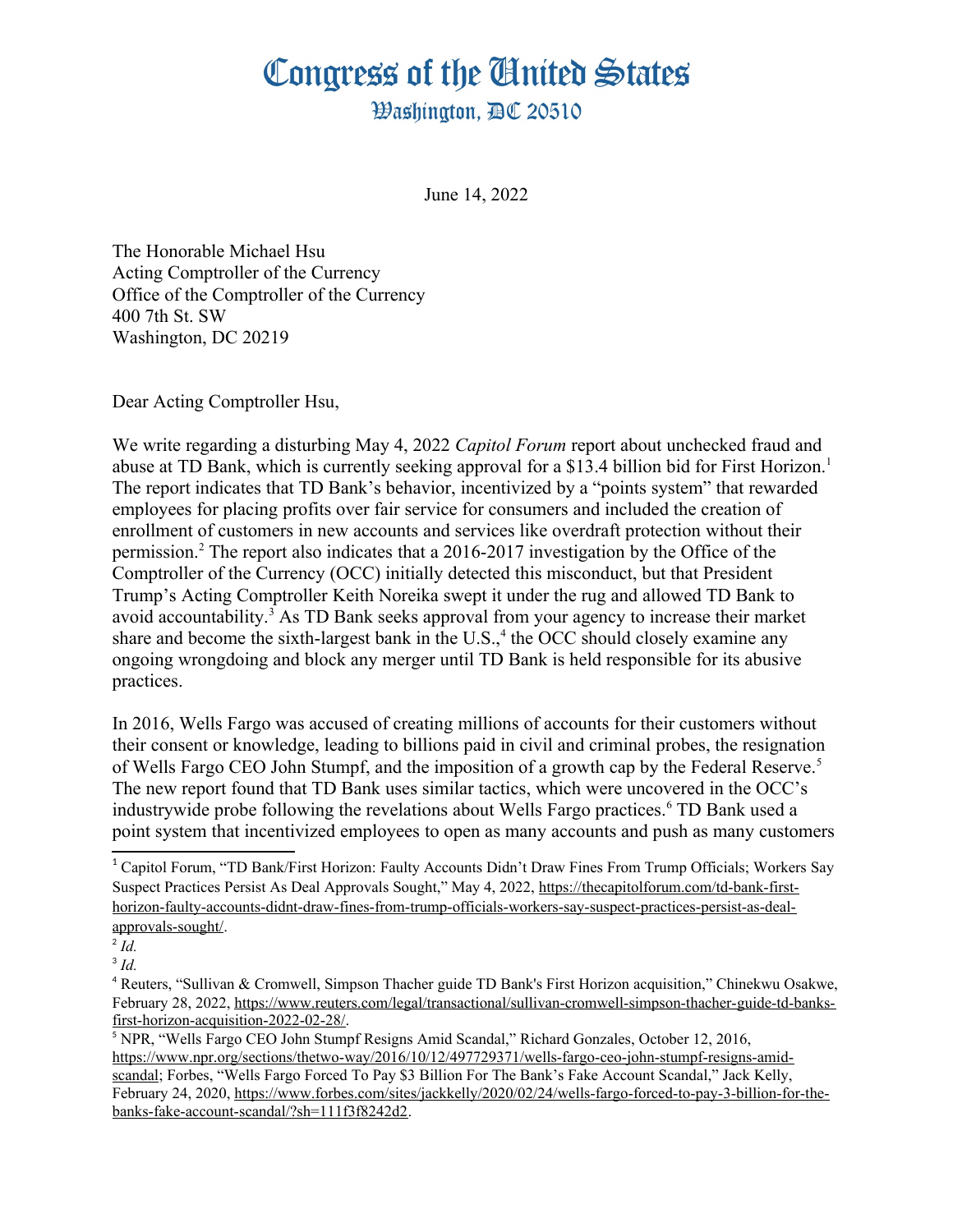into overdraft protection as possible, threatening employees with lost bonuses or even firings if goals were not met.<sup>7</sup> According to former TD Bank employees, the system also led to bank employees opening accounts in consumers' names even after the consumer declined – and even reporting account fraud or "fictitious problems" to consumers to encourage them to open up even more accounts.<sup>8</sup>

The OCC's 2017 investigation found that TD Bank was "one of a handful of retail financial institutions that had systemic problems in its account opening, verification and sales processes" and that its "problematic account practices stretched across retail branches from Maine to Florida."<sup>9</sup> But under former Acting Comptroller Noreika – who had previously represented TD Ameritrade, Wells Fargo, and other major financial institutions in lawsuits prior to serving as Acting Comptroller and represented TD Bank after leaving the  $OCC<sup>10</sup>$  the OCC failed to issue a fine or even require public disclosure of these practices.11 Instead, according to the *Capitol Forum* report, the agency opted to handle the problems as a "Matter Requiring Attention," a private reprimand that would not materially impact TD Bank's business practices.<sup>12</sup>

The *Capitol Forum* report indicated that TD Bank employees revealed in May that these practices persist.13 According to employees, "the company still expects its branch workers to nudge customers into accounts, cards and loans that they don't need" and to "strong-arm customers into signing up for overdraft protection, earning bonus points for every new account that carries the service."<sup>14</sup>

The OCC's decision under Mr. Noreika to allow TD Bank's rampant fraud and abuse to go unpunished, even after the agency's troubling findings in its own investigation of the bank, has the potential to undermine the OCC's authority and put consumer finances at risk.<sup>15</sup> The Biden Administration has previously stated its intentions to review regulations governing big bank mergers, and you have previously called for further public participation in the process.<sup>16</sup>

<sup>6</sup> Capitol Forum, "TD Bank/First Horizon: Faulty Accounts Didn't Draw Fines From Trump Officials; Workers Say Suspect Practices Persist As Deal Approvals Sought," May 4, 2022, https://thecapitolforum.com/td-bank-firsthorizon-faulty-accounts-didnt-draw-fines-from-trump-officials-workers-say-suspect-practices-persist-as-dealapprovals-sought/.

 $\overline{d}$ .

<sup>8</sup> *Id.*

<sup>9</sup> *Id.*

<sup>&</sup>lt;sup>10</sup> The Intercept, "SWAMP WATCH: TRUMP'S TOP BANKING REGULATOR HEADS BACK TO HIS WALL STREET CLIENTS," David Dayen, January 9, 2018, https://theintercept.com/2018/01/09/keith-noreika-occ-trumpsimpson-thacher/.

<sup>&</sup>lt;sup>11</sup> Capitol Forum, "TD Bank/First Horizon: Faulty Accounts Didn't Draw Fines From Trump Officials: Workers Sav Suspect Practices Persist As Deal Approvals Sought," May 4, 2022, https://thecapitolforum.com/td-bank-firsthorizon-faulty-accounts-didnt-draw-fines-from-trump-officials-workers-say-suspect-practices-persist-as-dealapprovals-sought/.

 $\overline{12}$  *Id.* 

<sup>13</sup> *Id.*

<sup>14</sup> *Id.*

<sup>&</sup>lt;sup>15</sup> The Intercept, "SWAMP WATCH: TRUMP'S TOP BANKING REGULATOR HEADS BACK TO HIS WALL STREET CLIENTS," David Dayen, January 9, 2018, https://theintercept.com/2018/01/09/keith-noreika-occ-trumpsimpson-thacher/.

<sup>&</sup>lt;sup>16</sup> Bloomberg Law, "Bank Mergers Face More Public Hearings, Scrutiny Under Biden," Evan Weinberger, May 24, 2022, https://news.bloomberglaw.com/banking-law/bank-mergers-face-more-public-hearings-scrutiny-under-biden.